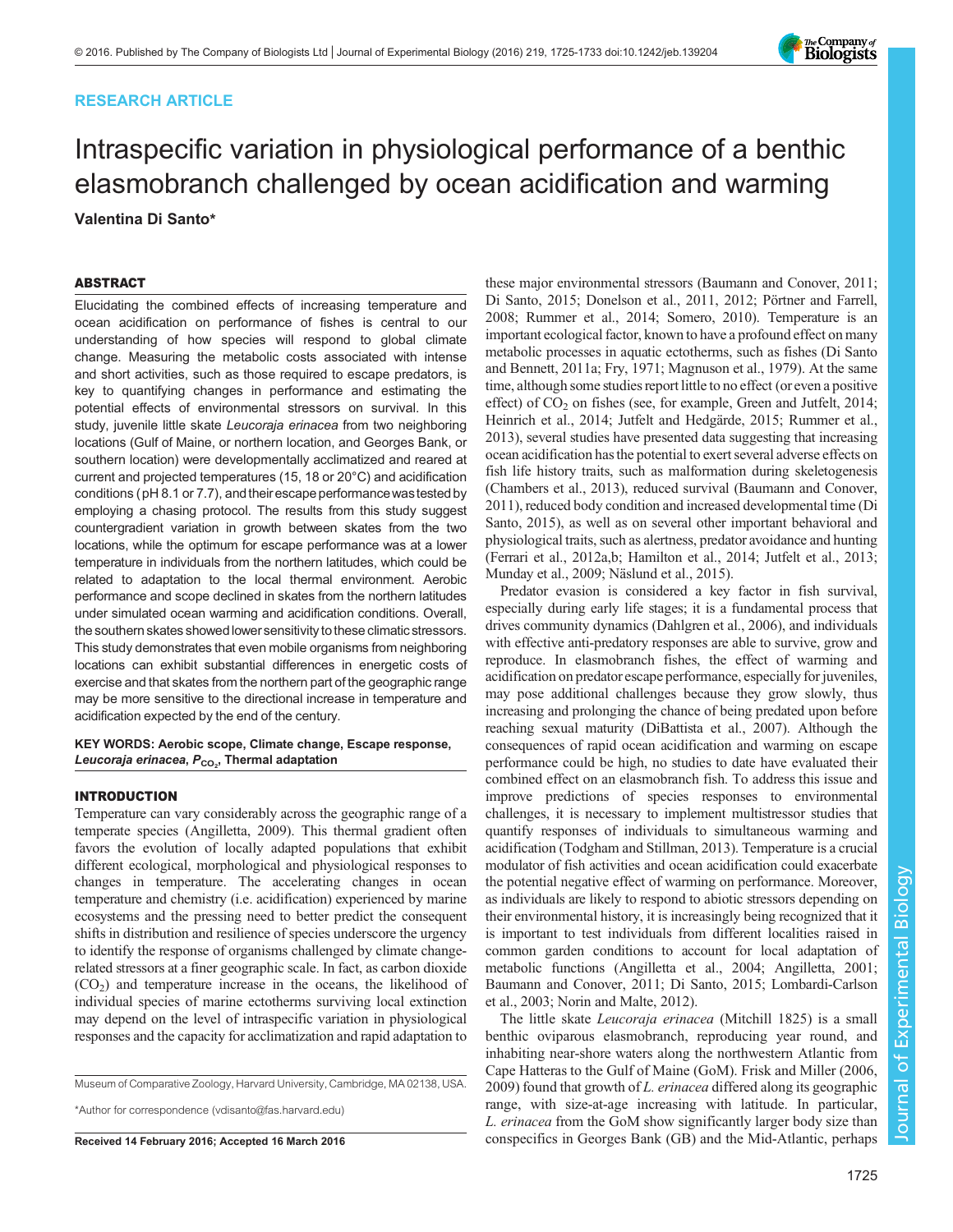RESEARCH ARTICLE **ARTICLE** ARTICLE ARTICLE **Journal of Experimental Biology (2016)** 219, 1725-1733 doi:10.1242/jeb.139204

suggesting strong philopatry and low population exchange in the fish, although genetic data are still needed to designate populationlevel differences. However, this anecdotal evidence has been supported by empirical data showing that skates from the northern locality, the GoM, exhibited larger size at hatching when compared with individuals from the neighboring and more southern GB when reared in the same conditions, even though the trade-off was a reduced body condition in the larger skates ([Di Santo, 2015\)](#page-7-0). Interestingly, although inhabiting geographically contiguous areas, the GoM and GB L. erinacea show low mixing, which might have favored local thermal adaptation of metabolism and growth ([Di](#page-7-0) [Santo, 2015](#page-7-0)). In fact, although high-resolution data on pH and temperature at a fine geographic scale are scarce, especially for deeper waters typically inhabited by skates, the GB and the GoM present some potentially crucial abiotic differences. The GoM is much deeper, exceeding 200 m in depth, while the GB is shallower, with frequent upwelling [\(Signorini et al., 2013\)](#page-8-0). The GB may therefore experience more frequent short-term variation in  $P_{\text{CO}_2}$ , salinity and temperature, but higher resolution data from the two locations are needed to confirm this ([Pershing et al., 2001](#page-8-0); [Rossby,](#page-8-0) [1996](#page-8-0); [Signorini et al., 2013](#page-8-0)). As perturbation of metabolic rates may have consequences for fitness and therefore could affect resilience and survival of organisms, differences in whole-organism physiological responses along their geographic range may establish individual vulnerability to ocean warming and acidification ([Barnes et al., 2010; Di Santo, 2015;](#page-7-0) [Somero, 2010](#page-8-0); [Yamahira and Conover, 2002](#page-8-0)), thereby providing crucial information for implementation of effective conservation plans.

The maximum and routine metabolic rates (MMR and RMR, respectively) are key measures of performance that relate to Darwinian fitness ([Bennett and Huey, 1990](#page-7-0)). In fact, maximal and routine performance may influence reproductive and competitive success, and the capacity to procure food and escape predators [\(Bennett and Huey, 1990](#page-7-0); [Pough, 1989](#page-8-0)). Although various methods are used to induce MMR, experiments that use chasing protocols have been found to elicit exhaustion and higher metabolic rates than classic critical swimming protocols in benthic fishes ([Cutts et al.,](#page-7-0) [2002](#page-7-0); [Roche et al., 2013; Svendsen et al., 2012](#page-8-0)). Moreover, manually chasing fish to exhaustion is regarded as a commonly used and appropriate method ([Cutts et al., 2002](#page-7-0); [Roche et al., 2013](#page-8-0); [Svendsen et al., 2012\)](#page-8-0) and approximates the energy needed to escape an intense chase by a predator. Here, I quantified the effects of ocean warming, acidification and location of origin on the performance of juvenile L. erinacea developmentally acclimatized to different pH and temperature conditions. To distinguish between the single and combined effect of each factor, I employed a fully crossed experimental design that compared (i) MMR and RMR, (ii)

absolute aerobic scope (AAS, the metabolic capacity to sustain the escape response), (iii) intensity of exercise (turns min<sup>-1</sup>) and (iv) recovery time after exhaustion in juvenile skates from the GoM and GB. I hypothesized that, similar to responses previously observed in embryos, juvenile L. erinacea from two locations would exhibit local adaptation in metabolic performance when developmentally acclimatized to different temperatures and acidification conditions.

# MATERIALS AND METHODS

# Animals and experimental set up

The research was conducted under the approved Institutional Animal Care and Use protocol no. 11-041 at Boston University. Leucoraja erinacea (total  $N=84$ ,  $N=42$  per location,  $N=7$  replicates per treatment per location, 6 treatments) were obtained from different females (i.e. one embryo per female,  $N=84$  females) caught at two localities, the GoM (43°N, 68°W;∼12°C) and GB (41.21°N, 67.38°W;∼15°C) and maintained at 15–16°C. Newly laid embryos (<1 week old) were transported in a constant-temperature tank, and were randomly assigned to a treatment group (1 embryo per replicate tank, 7 replicate tanks per treatment), and reared in common garden conditions in atemperature-controlled cold room (Harris Environmental Systems; 12°C) at Boston University throughout their embryonic development (∼5 months) and after hatching (∼3 months).

Temperature treatments (15, 18, 20°C) were chosen to test the performance at present and projected temperatures by the end of the century [\(Di Santo, 2015](#page-7-0); [IPCC, 2013;](#page-7-0) [Palm et al., 2011](#page-8-0)). Each tank (150 l) was supplied with clean artificial seawater (Instant Ocean and deionized water) and had completely independent filtration, temperature and  $CO<sub>2</sub>$  control (i.e. closed system, 84 independent tanks). Constant temperature (15, 18 or 20°C) was maintained in each tank by a submersible titanium heater unit (Finnex 300 W) controlled by a digital thermostat (Aqua Logic Inc.), and  $CO<sub>2</sub>$  levels (with corresponding pH of 8.1 or 7.7) to simulate current and projected (year 2100) conditions according to the climatic model RCP 8.5 [\(IPCC, 2013;](#page-7-0) [Riebesell et al., 2010](#page-8-0)). To maintain the appropriate pH, each tank was independently supplied with a mix of air:CO<sub>2</sub> (water pH 7.7 which resulted in  $P_{\text{CO}_2} \sim 1100 \,\mu \text{atm}$ ) or ambient air (water pH 8.1 which resulted in  $P_{\text{CO}_2} \sim 400 \mu \text{atm}$ ) and controlled by an independent Aqua Medic pH computer. Each  $CO<sub>2</sub>$ system had an electronic solenoid that triggered the delivery of  $CO<sub>2</sub>$ into a diffuser within the tank, if the pH increased above the set value. Each tank was covered with a clear Plexiglas® sheet to reduce fluctuations in  $CO<sub>2</sub>$ . Total alkalinity was estimated using titration and reference material (Andrew Dickson, Scripps Institute of Oceanography, personal communication). Water parameters were calculated in CO2SYS [\(Pierrot et al., 2006](#page-8-0)) using suggested constants ([Dickson and Millero, 1987](#page-7-0)) (Table 1). Temperature and

| Parameter                         | Treatment          |                    |                    |                 |                 |                 |  |
|-----------------------------------|--------------------|--------------------|--------------------|-----------------|-----------------|-----------------|--|
|                                   |                    |                    | 3                  |                 | 5               |                 |  |
| Temperature (°C)                  | $15.2 \pm 0.7$     | $15.0 + 0.6$       | $18.1 \pm 0.6$     | $17.9 \pm 0.5$  | $20.2 \pm 0.6$  | $19.7 \pm 0.7$  |  |
| $pH_{NBS}$                        | $8.08 \pm 0.05$    | $7.73 \pm 0.06$    | $8.08 \pm 0.12$    | $7.71 \pm 0.06$ | $8.00 \pm 0.11$ | $7.71 \pm 0.07$ |  |
| $P_{CO2}$ (µatm)                  | $410.15 \pm 19.16$ | 1121.90±69.81      | $412.81 \pm 19.42$ | 1086.22±93.68   | 439.63±27.70    | 1084.34±73.39   |  |
| $\Omega_{\text{Ca}}$              | $4.70 \pm 0.91$    | $2.54 \pm 0.77$    | $5.57 \pm 2.01$    | $2.46 \pm 0.61$ | $5.43 \pm 0.64$ | $2.74 \pm 1.16$ |  |
| $\Omega_{\sf Ar}$                 | $3.01 \pm 0.58$    | $1.63 \pm 0.49$    | $3.59 \pm 1.29$    | $1.58 + 0.39$   | $3.51 \pm 0.42$ | $1.77 + 0.75$   |  |
| $CO3$ (µmol kg <sup>-1</sup> )    | 194.76±37.57       | $105.37 \pm 31.89$ | 230.06±83.05       | 1086.22±93.68   | 223.74±26.73    | 112.88±47.98    |  |
| TA ( $\mu$ mol $\text{kg}^{-1}$ ) | 2642.55±314.69     | 2883.11±472.49     | 2723.32±639.53     | 2624.76±369.72  | 2675.40±210.94  | 2646.76±504.42  |  |
| Salinity (ppt)                    | 33                 | 33                 | 33                 | 33              | 33              | 33              |  |

N=14 replicates per treatment.

pH<sub>NBS</sub>, pH calibrated using National Bureau of Standards buffers; Ω<sub>Ca</sub>, calcium saturation; Ω<sub>Ar</sub>, aragonite saturation; TA, total alkalinity.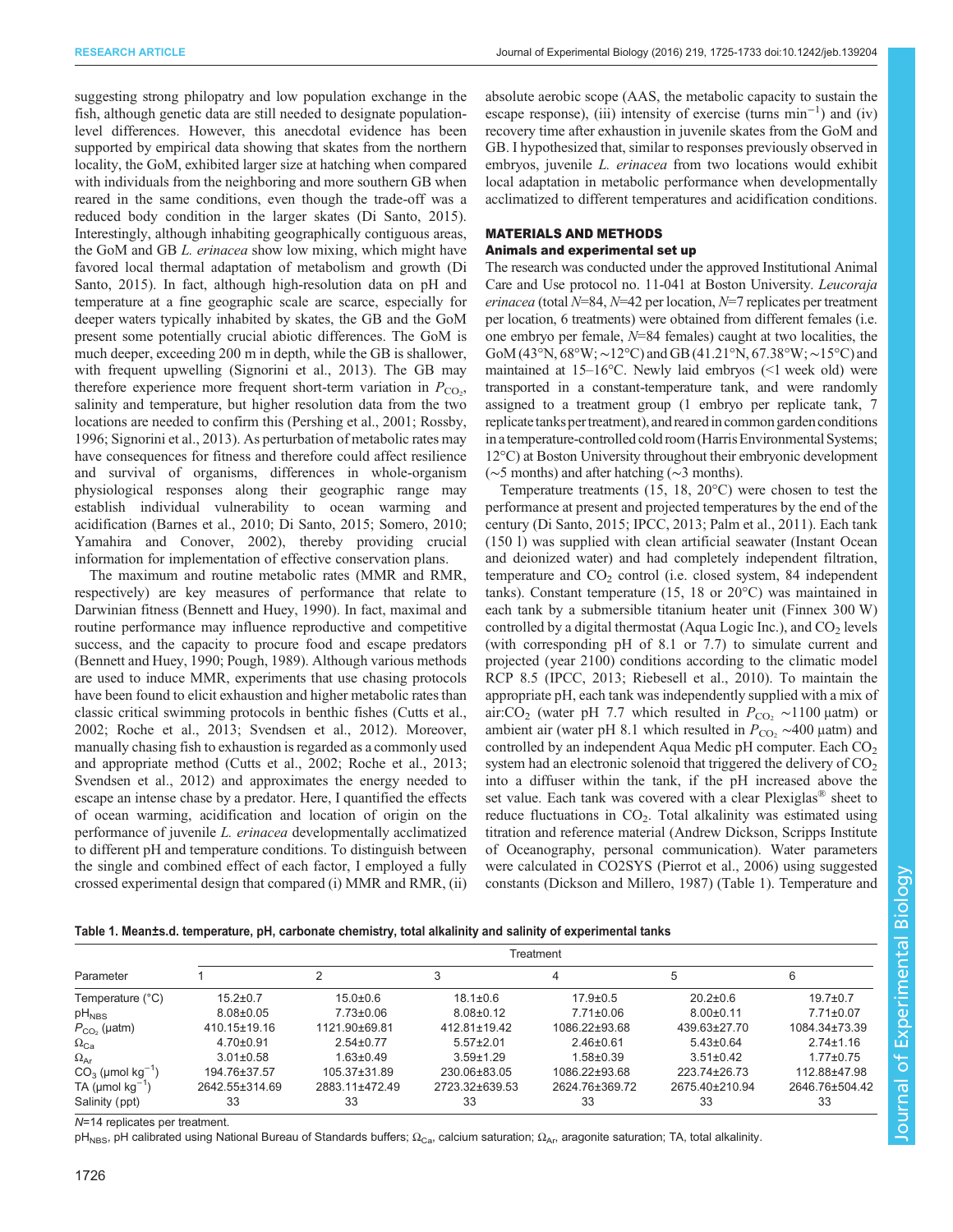<span id="page-2-0"></span>pH levels were monitored every 12 h using a Traceable NIST calibrated thermometer and a portable Hach pH meter. Each pH probe was calibrated weekly. Water quality analyses (ammonia, nitrites, nitrates, salinity, dissolved oxygen) were performed and 30% water changes were made weekly to ensure excellent water quality (no ammonia and nitrites), and constant salinity (33 ppt) and dissolved oxygen (>90%). Skates were reared on a 14 h:10 h light: dark photoperiod and, once hatched, were fed daily a diet of frozen mysis shrimp ad libitum but were fasted for 24 h prior to experiments.

#### Respirometry and chasing protocol

Mass-adjusted metabolic rate ( $\dot{M}_{\text{O}_2}$  in mg O<sub>2</sub> g<sup>-1</sup> h<sup>-1</sup>) was determined in 3 month old skates using intermittent respirometry [\(Steffensen, 1989\)](#page-8-0) and calculated using the formula:

$$
\dot{M}_{\text{O}_2} = (\text{O}_{2,\text{start}} - \text{O}_{2,\text{end}}) \times \text{volume of respirometer}
$$
  
× wet mass<sup>-0.67</sup> × time<sup>-1</sup>; (1)

the mass exponent of 0.67 was used to correct for the allometric relationship between metabolic rate and mass in elasmobranchs ([Di](#page-7-0) [Santo and Bennett, 2011b; Meloni et al., 2002](#page-7-0)). RMR and MMR were measured at the same time of the day in the six treatment conditions. Individual skates were placed in a custom-made 1 cmthick acrylic respirometer chamber (0.465 l) fitted with an optical oxygen probe (model ProODO YSI, Yellow Springs, OH, USA) and a recirculating pump, and submersed in a temperature- and pHcontrolled water bath. RMR was measured at the same time of day as MMR, at 5 min intervals for 30 min after a 12 h acclimation period to the experimental chamber [\(Di Santo and Bennett, 2011b](#page-7-0)). MMR of juvenile skates was measured using the chasing protocol described by [Cutts and co-authors \(2002\)](#page-7-0) and modified to accommodate skate behavior. Individual fish were quickly placed in a round tank and rotated on their back, forcing them to continually right themselves, while a second researcher measured the time until fatigue occurred by using a stop-watch. Leucoraja erinacea juveniles produced short intense swimming bursts as they righted themselves until reaching fatigue (i.e. righting behavior was no longer observed). The modified chasing protocol was necessary to elicit escape behavior as juvenile skates do not respond to simple hand or net chase ([Cutts et al., 2002;](#page-7-0) [Svendsen et al., 2012\)](#page-8-0). Upon exhaustion, L. erinacea were transferred to the respirometer chamber where  $O<sub>2</sub>$  measurements started immediately. Sampling continued for 1 h at 5 min intervals. Following each trial, a blank respirometer was run for 30 min but background respiration was never detected. MMR was calculated using the highest 5 min  $\dot{M}_{\text{O}_2}$  measurement for each fish. AAS was calculated by subtracting the RMR from the MMR, to give an approximation of the amount of energy that an individual can allocate to metabolic performance under different environmental conditions. Thermal sensitivity quotients  $(Q_{10})$  were calculated using mean  $\dot{M}_{O_2}$  values ( $R_1$  and  $R_2$ ) for skates at each locality at low (T<sub>1</sub>=15°C) and high (T<sub>2</sub>=20°C) temperatures using the equation:  $Q_{10} = (R_2/R_1)^{10/(T_2-T_1)}$ . A total of three exercise metrics were measured during the chasing protocol: the number of turns until reaching fatigue, the time from the beginning of exercise to the fatigue endpoint (i.e. endurance), and the intensity of exercise (turns min−<sup>1</sup> ).

#### Statistical analysis

All experimental values are reported as means±s.e.m. Two sets of experiments ( $N=4$  and  $N=3$ ) were conducted about 6 months apart. To ensure there was not an effect of time on the results,



Fig. 1. Leucoraja erinacea (3 months old) from two locations, the Gulf of Maine and Georges Bank.

the two data sets were compared using an ANOVA but no significant difference was observed (all  $P > 0.05$ ) so data were pooled together. The effects of temperature, pH and location of origin on metabolic rates were explored using a 3-way ANOVA after metabolic rates were mass-adjusted with the scaling coefficient used for elasmobranchs, followed by a Tukey– Kramer multiple comparison test (MCT) to identify statistical differences between treatment group means. The effects of temperature, pH, location and mass on exercise metrics were explored using a 3-way ANCOVA, with mass as the co-variate, followed by a Tukey–Kramer MCT to identify statistical differences between treatment group means. If interactions between factors were detected, they were reported following the analysis. Metabolic rates following fatigue were compared with RMR (controls) using a repeated measures ANOVA followed by a Dunnett's test. All statistical comparisons were based on  $\alpha$ =0.05. All analyses were performed in JMP Pro version 11 (SAS Institute Inc.).

#### RESULTS

The wet mass of juvenile (3 month old) L. erinacea from the GoM was significantly larger than that of same-age GB individuals, regardless of temperature and pH  $(24.61\pm0.38$  and  $12.34\pm0.16$  g, respectively; 3-way ANOVA:  $F_{7,76}$ =136.60, P<0.0001; Fig. 1). Overall, temperature and pH had no significant effect on the mass of juvenile skates  $(P>0.05)$ , with the exception that low pH exacerbated the effect of high temperature (20°C) on the mass of juvenile L. erinacea from the GoM, resulting in lower body mass

Table 2. Thermal sensitivity  $(Q_{10})$  for maximum and routine metabolic rates and absolute aerobic scope calculated across the temperature range (15–20°C) at two pH conditions for Leucoraja erinacea from Georges Bank and the Gulf of Maine

| pH                   | MMR $Q_{10}$ | RMR $Q_{10}$ | AAS $Q_{10}$ |
|----------------------|--------------|--------------|--------------|
| Georges Bank         |              |              |              |
| Control              | 2.83         | 11.47        | 1.98         |
| Low                  | 0.90         | 7.64         | 0.40         |
| <b>Gulf of Maine</b> |              |              |              |
| Control              | 0.74         | 5.16         | 0.42         |
| Low                  | 0.91         | 9.21         | 0.45         |
|                      |              |              |              |

MMR, maximum metabolic rate; RMR, routine metabolic rate; AAS, absolute aerobic scope.

Control, pH 8.1; low, pH 7.7. N=7 replicates per treatment.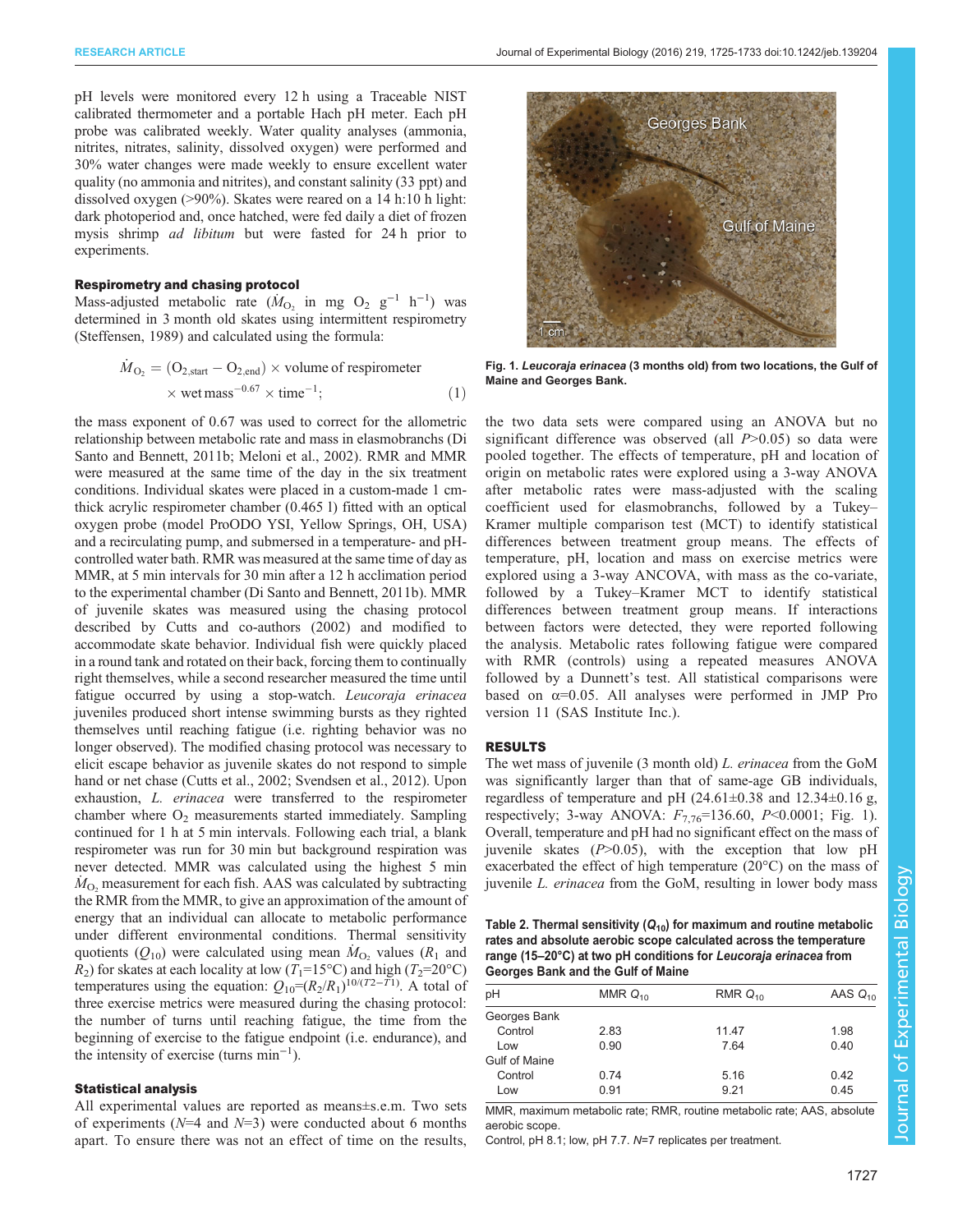<span id="page-3-0"></span>

Fig. 2. Effect of temperature and pH on metabolic rate in L. erinacea. Mass-adjusted (A) maximum metabolic rate (MMR; filled circles and triangles), routine metabolic rate (RMR; open circles and triangles) and (B) absolute aerobic scope (AAS; squares) of L. erinacea (means±s.e.m., N=7 per treatment) from the Gulf of Maine and Georges Bank at three temperatures (15, 18 and 20°C) and two pH conditions (control pH 8.1, low pH 7.7). Metabolic rate was measured as the rate of oxygen consumption,  $\dot{M}_{\rm O_2}$ . Different lowercase letters represent significant differences between temperatures in the control pH condition, while different uppercase letters represent significant differences between temperatures in the low pH condition. Double daggers represent significant differences between pH treatments at each temperature. Asterisks represent significant differences between skates from the two locations for each treatment. Tukey–Kramer multiple comparison test (MCT), α=0.05.

(low pH: 21.54 $\pm$ 1.04 g, control pH: 26.11 $\pm$ 0.39 g; Dunnett's test,  $P=0.04$ ). The validity of the mass exponent 0.67 was tested using an ANCOVA on metabolic rates and resulted in similar statistical outcomes to the 3-way ANOVA on mass-adjusted rates, so results using the mass exponent 0.67 are reported instead.

MMR following exhaustion differed between the two locations (3-way ANOVA,  $F_{7.76}$ =31.24, P<0.0001; Fig. 2A), with a significant effect of pH  $(P=0.0004)$  but no significant effect of temperature  $(P=0.07)$ . There was a significant interaction of the three treatments  $(P=0.0005)$ . Routine oxygen consumption rates were significantly affected by temperature, acidification and location (3-way ANOVA,  $F_{7.76}$ =19.04, P<0.0001; Fig. 2A). In particular, RMR significantly increased with temperature  $(P<0.0001)$  and pH  $(P=0.002)$ , and was higher in the GB skates  $(P<0.0001)$ . Furthermore, there was a significant interaction between location and temperature  $(P=0.008)$ . AAS differed between individuals from different locations under different conditions (3-way ANOVA;  $F_{7,76}$ =18.01, P<0.0001; Fig. 2B) and decreased with temperature  $(P=0.0004)$ . However, only the AAS of the GoM skates was significantly reduced by acidification and warming  $(P=0.002)$ , and pH levels alone did not have a statistically significant effect on AAS  $(P>0.05)$ . AAS had a significant effect on time to fatigue  $(P=0.0001)$  and intensity of exercise  $(P<0.0001)$ , but had no effect on overall number of turns during exercise ( $P=0.3$ ). Thermal sensitivity quotients ( $Q_{10}$ ) in skates from both localities were high for RMR  $(Q_{10} > 5)$ , while they were relatively insensitive for MMR ( $Q_{10} \approx 1$ , with the exception of GB skates at control pH conditions, which had a typical  $Q_{10}$ =2.83; [Table 2](#page-2-0)). Consequently,  $Q_{10}$  values for AAS showed a negative effect of temperature on rates (all  $Q_{10}$  < 0.5, with the exception of GB skates at control pH conditions, which had a typical  $Q_{10}$ =1.98; [Table 2](#page-2-0)).

Overall, all exercise metrics (endurance, number of turns to reach fatigue, and intensity of exercise) were affected by treatments across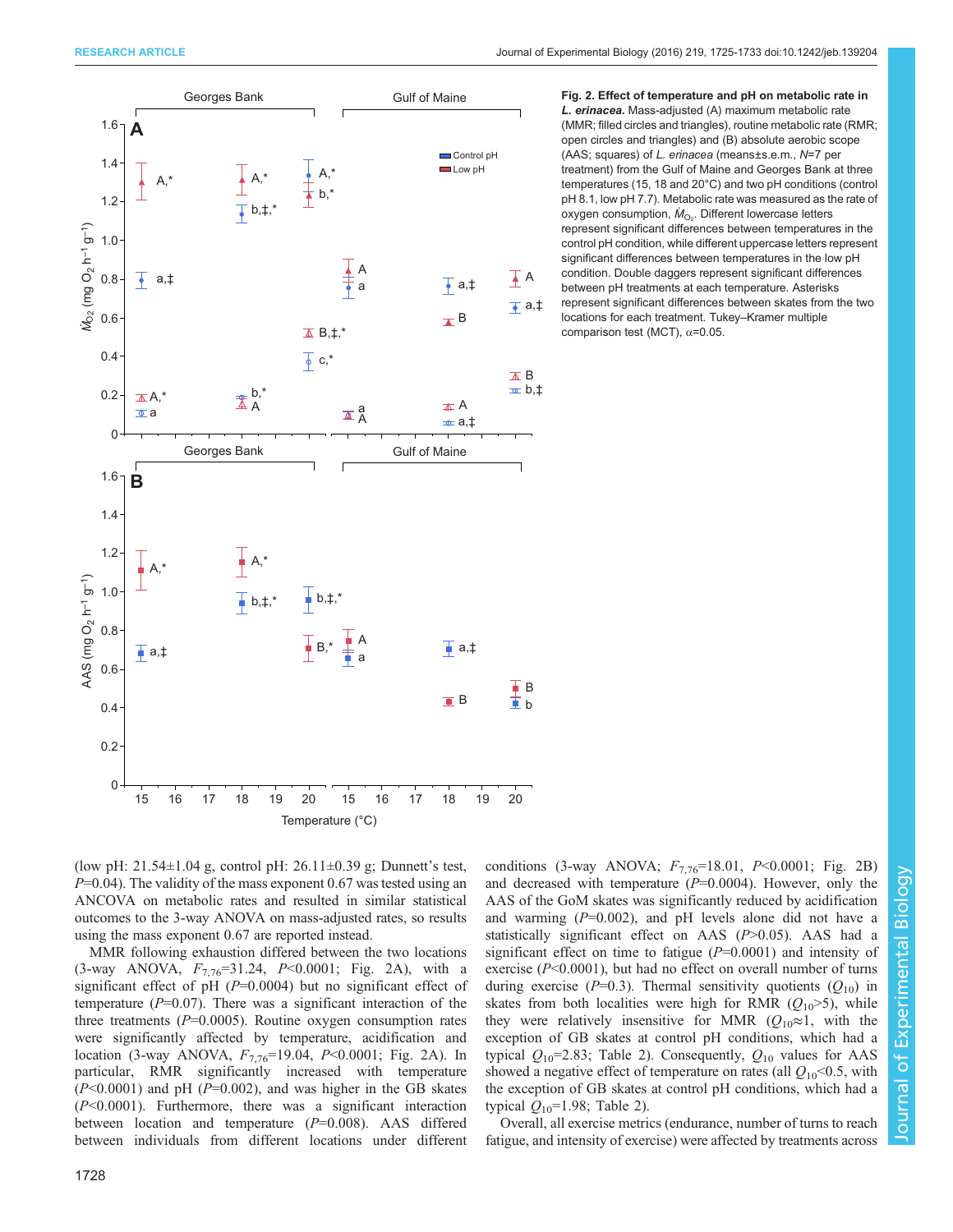<span id="page-4-0"></span>

Fig. 3. Effect of temperature and pH on exercise metrics in L. erinacea. (A) Endurance, (B) number of turns and (C) intensity of exercise of L. erinacea (means±s.e.m., N=7 per treatment) from the Gulf of Maine and Georges Bank at three temperatures (15, 18 and 20°C) and two pH conditions (control pH 8.1, low pH 7.7). Different lowercase letters represent significant differences between temperatures in the control pH condition, while different uppercase letters represent significant differences between temperatures in the low pH condition. Double daggers represent significant differences between pH treatments at each temperature. Asterisks represent significant differences between skates from the two locations for each treatment. Tukey–Kramer MCT,  $\alpha$ =0.05.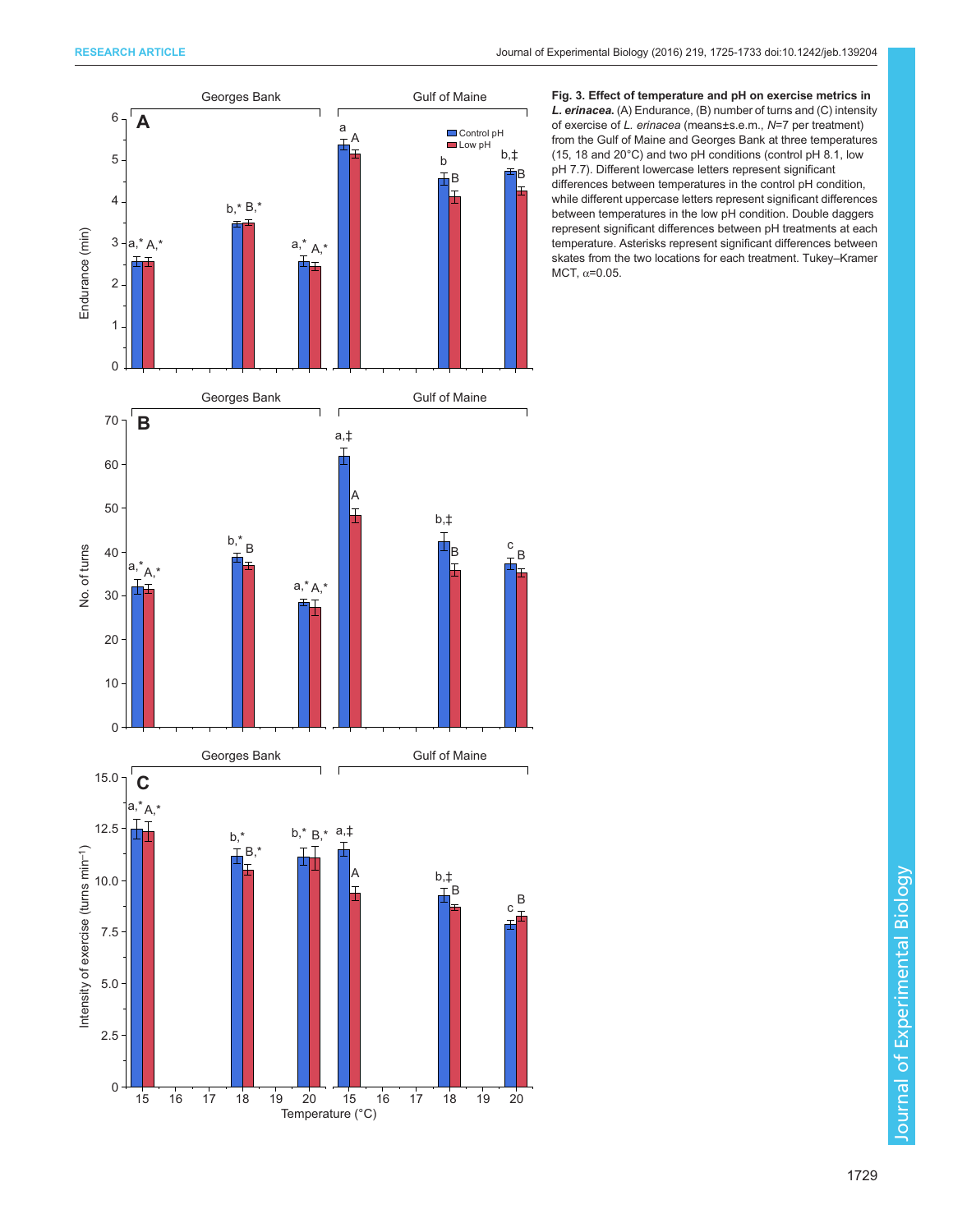

Fig. 4. Post-exhaustion oxygen consumption ( $\dot M_{\rm O_2}$ ) responses to temperature and pH in *L. erinacea*. Data are from juvenile *L. erinacea* from two locations, Georges Bank (A,B) and Gulf of Maine (C,D) (means±s.e.m., N=7 per treatment), raised in common garden conditions to mimic current and future levels of warming and acidification (control pH 8.1, A,C; low pH 7.7, B,D). Asterisks indicate significant differences in mean oxygen consumption between RMR (controls) and post-exhaustion metabolic rate (repeated measures ANOVA followed by Dunnett's test, P<0.05).

locations (3-way ANCOVA, all P<0.0001; [Fig. 3](#page-4-0)). There was a significant interaction between location and temperature in time to fatigue ( $P=0.0005$ ) and number of turns to fatigue ( $P=0.005$ ; [Fig. 3\)](#page-4-0). Additionally, significant interactions were found in the intensity of exercise, in particular between location (or mass) and pH  $(P=0.02)$ , and location (or mass), temperature and pH level  $(P=0.02)$ . In this study, body mass was closely linked to location of origin, regardless of treatment  $(P<0.0001)$ ; therefore, it is not surprising that the two factors show a similar effect on the physiological responses tested. Juvenile skates from GB recovered faster from exercise than skates from the GoM (Fig. 4). Even though acidification increased recovery time across locations, skates from the GoM exhibited elevated metabolic rates for as much as double the time of individuals from GB under higher temperatures and acidification conditions (Dunnett's test, P<0.05; Fig. 4). Metabolic rates returned to RMR levels within 50 min of exercise (repeated measures ANOVA, Dunnett's test, P<0.05; Fig. 4).

#### **DISCUSSION**

This study is the first to investigate the effects of ocean acidification and warming on the performance of an elasmobranch sampled at different localities and developmentally acclimatized in a common garden experimental set-up. The present multistressor study demonstrated that even within a small geographic distance, it is possible to find locally adapted individuals of mobile marine organisms that respond differently to two major climatic stressors. Growth performance in L. erinacea from two locations raised in common garden conditions exhibited the same thermal optimum but GoM skates grew to a larger body size at the same age compared with those from GB across the experimental temperatures used in this study, suggesting countergradient variation in performance.

1730

These findings confirm previous experimental work on L. erinacea embryos that found strong evidence for local adaptation in body size [\(Di Santo, 2015\)](#page-7-0) as well as field observations that described the same pattern but could not discern the effect of plasticity from adaptation [\(Frisk and Miller, 2006](#page-7-0), [2009\)](#page-7-0). Here, fish from two geographic locations were raised under the same conditions as newly laid embryos, therefore eliminating the effect of different acclimatization levels on individuals. Although embryos were obtained from wild-caught females held in different laboratories, these were kept at about 15–16°C, reducing the potential effect of different transgenerational acclimation in the fish ([Donelson et al.,](#page-7-0) [2012; Ho and Burggren, 2009\)](#page-7-0). Furthermore, each egg was obtained from a different female and yet had similar yolk size, suggesting that parental body condition was not a significant factor in development [\(Di Santo, 2015;](#page-7-0) [Vleck and Vleck, 1986\)](#page-8-0).

Interestingly, embryonic little skates from both the GoM and the GB exhibit a metabolic performance thermal optimum around 18°C [\(Di Santo, 2015](#page-7-0)), while the results from the present study showed that the thermal optimum for performance is shifted ontogenetically towards lower temperatures in the GoM skates but not in the GB skates, as they move from the embryonic to the juvenile stage. These results seem to suggest that GoM skates may be even more vulnerable to warming and acidification as juveniles than embryos, albeit the effect on fitness may be only sub-lethal. Similar patterns of variation in life history traits have developed in several fishes along latitudinal gradients as the result of thermal adaptation in growth and metabolic rates. For instance, a similar pattern of variation was observed in the growth of the Atlantic silverside Menidia menidia along the coast in the northwestern Atlantic [\(Baumann and Conover, 2011\)](#page-7-0) and in the respiratory performance of several coral reef fishes in the Great Barrier Reef [\(Gardiner et al.,](#page-7-0)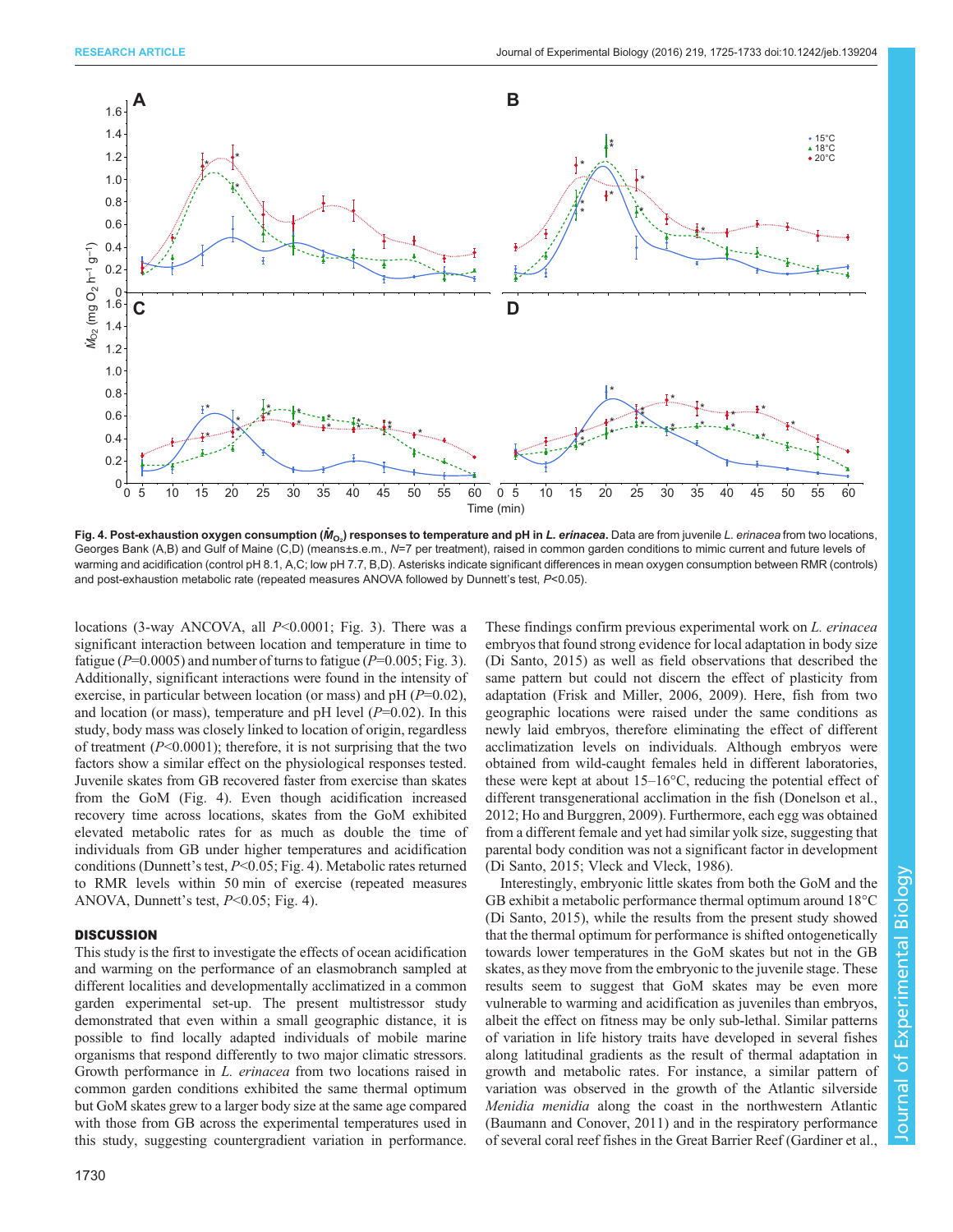[2010](#page-7-0)). However, a larger body size could potentially have important trade-offs ([Fangue et al., 2009\)](#page-7-0). In fact, AAS was greater in skates from GB while it was significantly depressed in the GoM skates across the same temperature range. Conversely, GoM skates were able to endure the escape response for a longer period of time and righted themselves more times before fatiguing. The greater AAS measured in the GB skates may provide the capacity to recover from a more intense, but shorter, escape response. Performance in juveniles from GB peaked at 18°C, while GoM skates showed a decline in all performance parameters with temperature increase. Rates of physiological processes typically show a 2- to 3-fold increase for each 10°C increase in ambient temperature [\(Schmidt-](#page-8-0)[Nielsen, 1990\)](#page-8-0). However, in this study, RMR between the low and high temperatures increased dramatically  $(Q_{10} > 5)$ . This increase in RMR  $Q_{10}$  values and the relative thermal insensitivity of MMR explain the decline of AAS with temperature (with the exception of GB skates at control pH; [Fig. 2](#page-3-0), [Table 2](#page-2-0)). High  $Q_{10}$  values for RMR have been attributed to fish species that live in stable environments [\(Rummer et al., 2014\)](#page-8-0) as well as species that exploit thermal variability in their environment to enhance physiological processes [\(Hopkins and Cech, 1994\)](#page-7-0). Often,  $Q_{10}$  values for RMR do not directly correlate with the ability to enhance specific physiological processes (e.g. swimming or digestion efficiency; [Di Santo and](#page-7-0) [Bennett, 2011b\)](#page-7-0), but as the results from this study show, they might explain the reduction in AAS with increasing temperature. Consequently, even though a  $3-5$ °C increase in average temperature was not lethal for juvenile skates from the GoM, it reduced endurance during the escape response to chasing, prolonged recovery time after exhaustion and lowered aerobic scope with the potential to decrease fitness and local persistence in near-future projected climate change. Moreover, in both localities, low pH increased the recovery time after exhaustive exercise. Possibly, acidification may have caused an elevation in  $P_{\text{CO}_2}$  and  $HCO<sub>3</sub><sup>-</sup>$  in the plasma [\(Green and Jutfelt, 2014\)](#page-7-0), thereby increasing the costs associated with maintaining homeostasis. It is therefore possible that these additional costs might have significantly prolonged the time to recovery as young skates had to 'pay off' the oxygen debt after exhaustive anaerobic exercise [\(Svendsen et al.,](#page-8-0) [2012](#page-8-0); [Webb, 1994\)](#page-8-0).

High-energy output is required during anaerobic bursts [\(Webb,](#page-8-0) [1994](#page-8-0)) and these are typically associated with fast escapes; thus, reduced capacity for intense activity is likely to impact an individual's ability to survive predation ([Allan et al., 2014](#page-7-0); [Johnson and Bennett, 1995\)](#page-7-0). Although righting and escape bursts involve anaerobic pathways, these will be negatively impacted by a reduced aerobic scope ([Svendsen et al., 2012\)](#page-8-0). In fact, intensive anaerobic exercise results in an oxygen debt that must be accounted for at the expense of other important activities such as foraging. It is possible, however, that some fishes at higher latitudes would benefit from allocating most of their energy towards growth at the expense of other metabolic activities. For example, this might allow skates from the GoM to develop faster to compensate for a shorter growth season. The drop in escape performance of GoM skates would manifest at temperatures that are just a few degrees (∼3°C) higher than those currently experienced by individuals at this particular location, thereby pushing performance beyond its thermal optimum. It has been suggested that the negative effects of climate change stressors on species may be mitigated through geographic shifts toward cooler areas [\(Burrows et al., 2011](#page-7-0); [Chen et al., 2011](#page-7-0); [Genner](#page-7-0) [et al., 2010](#page-7-0); [Somero, 2010](#page-8-0)). However, generally, skates show strong site fidelity, and some species do not seem to recolonize nearby areas where other populations were extirpated [\(Dulvy and Reynolds, 2002](#page-7-0);

Dulvy et al., 2003), but more empirical data on this particular species are needed. In addition, another coping mechanism could involve a shift in phenology, particularly for reproduction, to adjust to warmer temperatures [\(Gardner et al., 2011](#page-7-0)). However, L. erinacea has a long embryonic stage ([Di Santo et al., 2016\)](#page-7-0) and lays eggs year-round, so temperature is not a strong factor in determining reproductive timing and behavior ([Palm et al., 2011\)](#page-8-0).

Although increasing ocean acidification and warming are likely to have substantial effects across species at different latitudes, we need a better understanding of which particular traits can confer an advantage to more tolerant physiotypes ([Lauder and Di Santo,](#page-7-0) [2015\)](#page-7-0). The results from this study underscore the importance and benefits of employing multistressor experimental designs, in which crucial physiological traits are evaluated in organisms from different latitudes and populations ([Todgham and Stillman, 2013\)](#page-8-0). Furthermore, by reducing aerobic scope and escape endurance, increases in temperature and acidification beyond optimal conditions are likely to compromise vital activities such as predator evasion in fishes. This study shows that skates from the GoM tend to be more sensitive to acidification than those from GB, and their performance declines at temperatures above 15°C. The responses of the GB skates to increased acidification and temperature are more promising; skates from this locality recover much faster after exhaustive exercise, and acidification exerts a less detrimental effect on metabolic rates and therefore escape responses. It is possible that L. erinacea from GB might be already 'pre-adapted' to acidification because of the elevated and frequent fluctuations in pH in their environment as a consequence of strong upwelling in the area [\(Pershing et al., 2001\)](#page-8-0). Alternatively, it is possible that given that GoM skates have a reduced aerobic capacity, they might be more strongly affected by elevated plasma  $P_{\text{CO}_2}$  and HCO<sub>3</sub><sup>-</sup> (as seen in other elasmobranch species; [Green and](#page-7-0) [Jutfelt, 2014](#page-7-0)) as a consequence of increased acidification.

Lastly, variation in size between individuals complicates the interpretation of the results, as body mass is closely linked to location of origin, regardless of treatment, and larger fish (from the northern locality) generally tend to exhibit higher sensitivity to suboptimal environmental conditions than smaller conspecifics (from the more southern locality) (Pörtner, 2010). Sensitivity to warming and acidification could perhaps be a function of local adaptation of body size, rather than metabolic adaptation of the escape response to local environmental conditions. A shift towards smaller body size has been invoked as one of the universal responses to global warming ([Gardner et al., 2011](#page-7-0)). In fact, smaller fishes are known to be more tolerant and to perform better at higher temperatures than larger conspecifics [\(Di Santo and Lobel, 2016;](#page-7-0) Pörtner, 2010). In this study, skates from two locations exhibited differences in body size as well as physiological responses to environmental challenges that are not plastic but rather seem to be genetically fixed as developmental acclimatization to common garden conditions did not eliminate them. However, as body mass may affect physiological responses of fish species to ocean warming and acidification, future studies should also include analyses of different size classes rather than a single one, if the objective is to forecast more realistic responses. Ultimately, the differences in escape performance observed in L. erinacea from two locations underscore the importance of investigating intraspecific variation in physiological responses of species challenged by climate change stressors.

#### Acknowledgements

I thank George Lauder for critical logistic and conceptual support, James Sulikowski, NOAA and the Marine Biological Laboratory for providing some of the skates used in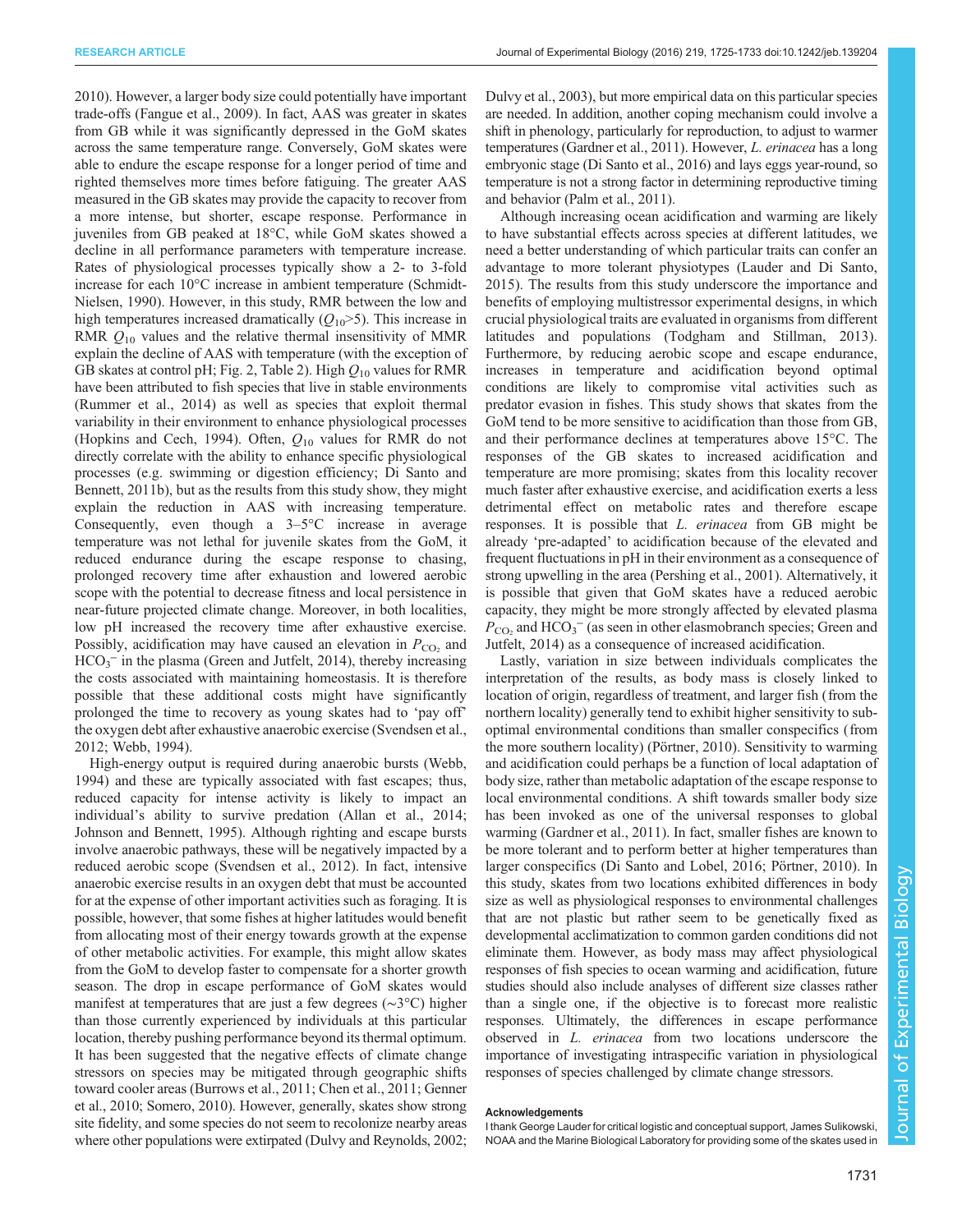<span id="page-7-0"></span>this study, and Phil Lobel for sharing laboratory space. Anna Tran helped during trials. Chris Pomory provided helpful suggestions during data analysis. Eric Widmaier, John Mandelman, Phil Lobel, Pam Templer, Jud Crawford and two anonymous reviewers provided useful suggestions and comments on a previous version of this manuscript.

#### Competing interests

The author declares no competing or financial interests.

#### Funding

This research was funded by the American Fisheries Society, the American Society of Ichthyologists and Herpetologists, The American Elasmobranch Society, Flying Sharks, The Oceanário de Lisboa, and The Portuguese Association for the Study and Conservation of Elasmobranchs. While conducting the research and writing the manuscript, V.D.S. was supported by the Warren-McLeod, Ryan Kelley, and Dana Wright fellowships.

#### References

- [Allan, B. J. M., Miller, G. M., McCormick, M. I., Domenici, P. and Munday, P. L.](http://dx.doi.org/10.1098/rspb.2013.2179) [\(2014\). Parental effects improve escape performance of juvenile reef fish in a](http://dx.doi.org/10.1098/rspb.2013.2179) high-CO<sub>2</sub> world. [Proc. R. Soc. B Biol. Sci.](http://dx.doi.org/10.1098/rspb.2013.2179) 281.
- Angilletta, M. J. Jr. [\(2001\). Variation in metabolic rate between populations of a](http://dx.doi.org/10.1086/319312) [geographically widespread lizard.](http://dx.doi.org/10.1086/319312) Physiol. Biochem. Zool. 74, 11-21.
- Angilletta, M. J. (2009). Thermal Adaptation: A Theoretical and Empirical Synthesis. Oxford: Oxford University Press.
- [Angilletta, M. J., Oufiero, C. E. and Sears, M. W.](http://dx.doi.org/10.1016/j.ics.2004.07.038) (2004). Thermal adaptation of [maternal and embryonic phenotypes in a geographically widespread ectotherm.](http://dx.doi.org/10.1016/j.ics.2004.07.038) [Int. Congress Ser.](http://dx.doi.org/10.1016/j.ics.2004.07.038) 1275, 258-266.
- [Barnes, D. K. A., Peck, L. S. and Morley, S. A.](http://dx.doi.org/10.1111/j.1365-2486.2010.02176.x) (2010). Ecological relevance of [laboratory determined temperature limits: colonization potential, biogeography](http://dx.doi.org/10.1111/j.1365-2486.2010.02176.x) [and resilience of Antarctic invertebrates to environmental change.](http://dx.doi.org/10.1111/j.1365-2486.2010.02176.x) Glob. Change Biol. 16[, 3164-3169.](http://dx.doi.org/10.1111/j.1365-2486.2010.02176.x)
- Baumann, H. and Conover, D. O. [\(2011\). Adaptation to climate change: contrasting](http://dx.doi.org/10.1098/rspb.2010.2479) [patterns of thermal-reaction-norm evolution in Pacific versus Atlantic silversides.](http://dx.doi.org/10.1098/rspb.2010.2479) [Proc. R. Soc. B Biol. Sci.](http://dx.doi.org/10.1098/rspb.2010.2479) 278, 2265-2273.
- Bennett, A. F. and Huey, R. B. (1990). Studying the evolution of physiological performance. Oxf. Surv. Evol. Biol. 7, 251-284.
- [Burrows, M. T., Schoeman, D. S., Buckley, L. B., Moore, P., Poloczanska, E. S.,](http://dx.doi.org/10.1126/science.1210288) [Brander, K. M., Brown, C., Bruno, J. F., Duarte, C. M., Halpern, B. S. et al.](http://dx.doi.org/10.1126/science.1210288) [\(2011\). The pace of shifting climate in marine and terrestrial ecosystems.](http://dx.doi.org/10.1126/science.1210288) Science 334[, 652-655.](http://dx.doi.org/10.1126/science.1210288)
- [Chambers, R. C., Candelmo, A. C., Habeck, E. A., Poach, M. E., Wieczorek, D.,](http://dx.doi.org/10.5194/bgd-10-13897-2013) [Cooper, K. R., Greenfield, C. E. and Phelan, B. A.](http://dx.doi.org/10.5194/bgd-10-13897-2013) (2013). Ocean acidification [effects in the early life-stages of summer flounder,](http://dx.doi.org/10.5194/bgd-10-13897-2013) Paralichthys dentatus. [Biogeosci. Discuss.](http://dx.doi.org/10.5194/bgd-10-13897-2013) 10, 13897-13929.
- Chen, I.-C., Hill, J. K., Ohlemü[ller, R., Roy, D. B. and Thomas, C. D.](http://dx.doi.org/10.1126/science.1206432) (2011). Rapid [range shifts of species associated with high levels of climate warming.](http://dx.doi.org/10.1126/science.1206432) Science 333[, 1024-1026.](http://dx.doi.org/10.1126/science.1206432)
- [Cutts, C. J., Metcalfe, N. B. and Taylor, A. C.](http://dx.doi.org/10.1046/j.0269-8463.2001.00603.x) (2002). Juvenile Atlantic salmon (Salmo salar[\) with relatively high standard metabolic rates have small metabolic](http://dx.doi.org/10.1046/j.0269-8463.2001.00603.x) scopes. [Funct. Ecol.](http://dx.doi.org/10.1046/j.0269-8463.2001.00603.x) 16, 73-78.
- [Dahlgren, C., Kellison, G. T., Adams, A. J., Gillanders, B. M., Kendall, M. S.,](http://dx.doi.org/10.3354/meps312291) [Layman, C. A., Ley, J. A., Nagelkerken, I. and Serafy, J. E.](http://dx.doi.org/10.3354/meps312291) (2006). Marine [nurseries and effective juvenile habitats: concepts and applications.](http://dx.doi.org/10.3354/meps312291) Mar. Ecol. Prog. Ser. 312[, 291-295.](http://dx.doi.org/10.3354/meps312291)
- Di Santo, V. [\(2015\). Ocean acidification exacerbates the impacts of global warming](http://dx.doi.org/10.1016/j.jembe.2014.11.006) [on embryonic little skate,](http://dx.doi.org/10.1016/j.jembe.2014.11.006) Leucoraja erinacea (Mitchill). J. Exp. Mar. Biol. Ecol. 463[, 72-78.](http://dx.doi.org/10.1016/j.jembe.2014.11.006)
- [Di Santo, V. and Bennett, W. A.](http://dx.doi.org/10.1111/j.1095-8649.2010.02853.x) (2011a). Is post-feeding thermotaxis [advantageous in elasmobranch fishes?](http://dx.doi.org/10.1111/j.1095-8649.2010.02853.x) J. Fish Biol. 78, 195-207.
- Di Santo, V. and Bennett, W. A. [\(2011b\). Effect of rapid temperature change on](http://dx.doi.org/10.1007/s10695-011-9490-3) [resting routine metabolic rates of two benthic elasmobranchs.](http://dx.doi.org/10.1007/s10695-011-9490-3) Fish Physiol. Biochem. 37[, 929-934.](http://dx.doi.org/10.1007/s10695-011-9490-3)
- Di Santo, V. and Lobel, P. S. [\(2016\). Size affects digestive responses to increasing](http://dx.doi.org/10.1111/maec.12358) [temperature in fishes: physiological implications of being small under climate](http://dx.doi.org/10.1111/maec.12358) change. Mar. Ecol[, doi: 10.1111/maec.12358.](http://dx.doi.org/10.1111/maec.12358)
- [Di Santo, V., Tran, A. H. and Svendsen, J. C.](http://dx.doi.org/10.1093/conphys/cov067) (2016). Progressive hypoxia [decouples activity and aerobic performance of skate embryos.](http://dx.doi.org/10.1093/conphys/cov067) Conserv. Physiol. 4[, cov067.](http://dx.doi.org/10.1093/conphys/cov067)
- [DiBattista, J. D., Feldheim, K. A., Gruber, S. H. and Hendry, A. P.](http://dx.doi.org/10.1111/j.1420-9101.2006.01210.x) (2007). When [bigger is not better: selection against large size, high condition and fast growth in](http://dx.doi.org/10.1111/j.1420-9101.2006.01210.x) [juvenile lemon sharks.](http://dx.doi.org/10.1111/j.1420-9101.2006.01210.x) J. Evol. Biol. 20, 201-212.
- Dickson, A. G. and Millero, F. J. [\(1987\). A comparison of the equilibrium constants](http://dx.doi.org/10.1016/0198-0149(87)90021-5) [for the dissociation of carbonic acid in seawater media.](http://dx.doi.org/10.1016/0198-0149(87)90021-5) Deep Sea Res. Part 1 [Oceanogr. Res. Pap.](http://dx.doi.org/10.1016/0198-0149(87)90021-5) 34, 1733-1743.
- [Donelson, J. M., Munday, P. L., McCormick, M. I. and Nilsson, G. E.](http://dx.doi.org/10.1111/j.1365-2486.2010.02339.x) (2011). [Acclimation to predicted ocean warming through developmental plasticity in a](http://dx.doi.org/10.1111/j.1365-2486.2010.02339.x) tropical reef fish. [Glob. Change Biol.](http://dx.doi.org/10.1111/j.1365-2486.2010.02339.x) 17, 1712-1719.
- [Donelson, J. M., Munday, P. L., McCormick, M. I. and Pitcher, C. R.](http://dx.doi.org/10.1038/nclimate1323) (2012). Rapid [transgenerational acclimation of a tropical reef fish to climate change.](http://dx.doi.org/10.1038/nclimate1323) Nat. Clim. [Change](http://dx.doi.org/10.1038/nclimate1323) 2, 30-32.
- Dulvy, N. K. and Reynolds, J. D. [\(2002\). Predicting extinction vulnerability in](http://dx.doi.org/10.1046/j.1523-1739.2002.00416.x) skates. [Conserv. Biol.](http://dx.doi.org/10.1046/j.1523-1739.2002.00416.x) 16, 440-450.
- [Dulvy, N. K. Sadovy, Y. and Reynolds, J. D.](http://dx.doi.org/10.1046/j.1467-2979.2003.00105.x) (2003). Extinction vulnerability in [marine populations.](http://dx.doi.org/10.1046/j.1467-2979.2003.00105.x) Fish Fish. 4, 25-64.
- [Fangue, N. A., Richards, J. G. and Schulte, P. M.](http://dx.doi.org/10.1242/jeb.024034) (2009). Do mitochondrial [properties explain intraspecific variation in thermal tolerance?](http://dx.doi.org/10.1242/jeb.024034) J. Exp. Biol. 212, [514-522.](http://dx.doi.org/10.1242/jeb.024034)
- [Ferrari, M. C. O., McCormick, M. I., Munday, P. L., Meekan, M. G., Dixson, D. L.,](http://dx.doi.org/10.1111/j.1365-2435.2011.01951.x) Lönnstedt, O. and Chivers, D. P. [\(2012a\). Effects of ocean acidification on visual](http://dx.doi.org/10.1111/j.1365-2435.2011.01951.x) [risk assessment in coral reef fishes.](http://dx.doi.org/10.1111/j.1365-2435.2011.01951.x) Funct. Ecol. 26, 553-558.
- [Ferrari, M. C. O., Manassa, R. P., Dixson, D. L., Munday, P. L., McCormick, M. I.,](http://dx.doi.org/10.1371/journal.pone.0031478) [Meekan, M. G., Sih, A. and Chivers, D. P.](http://dx.doi.org/10.1371/journal.pone.0031478) (2012b). Effects of ocean acidification [on learning in coral reef fishes.](http://dx.doi.org/10.1371/journal.pone.0031478) PLoS ONE 7, e31478.
- Frisk, M. G. and Miller, T. J. [\(2006\). Age, growth, and latitudinal patterns of](http://dx.doi.org/10.1139/f06-005) [two Rajidae species in the northwestern Atlantic: little skate \(](http://dx.doi.org/10.1139/f06-005)Leucoraja erinacea) and winter skate (Leucoraja ocellata). [Can. J. Fish. Aquat. Sci.](http://dx.doi.org/10.1139/f06-005) 63, [1078-1091.](http://dx.doi.org/10.1139/f06-005)
- Frisk, M. G. and Miller, T. J. [\(2009\). Maturation of little skate and winter skate in](http://dx.doi.org/10.1577/C08-014.1) [the western Atlantic from Cape Hatteras to Georges Bank.](http://dx.doi.org/10.1577/C08-014.1) Mar. Coast. Fish. 1, [1-11.](http://dx.doi.org/10.1577/C08-014.1)
- Fry, F. E. J. (1971). The effect of environmental factors on the physiology of fish. In Fish Physiology (ed. W. S. Hoar and D. J. Randall), pp. 1-98. Cambridge, MA: Academic Press.
- [Gardiner, N. M., Munday, P. L. and Nilsson, G. E.](http://dx.doi.org/10.1371/journal.pone.0013299) (2010). Counter-gradient [variation in respiratory performance of coral reef fishes at elevated temperatures.](http://dx.doi.org/10.1371/journal.pone.0013299) [PLoS ONE](http://dx.doi.org/10.1371/journal.pone.0013299) 5, e13299.
- [Gardner, J. L., Peters, A., Kearney, M. R., Joseph, L. and Heinsohn, R.](http://dx.doi.org/10.1016/j.tree.2011.03.005) (2011). [Declining body size: a third universal response to warming?](http://dx.doi.org/10.1016/j.tree.2011.03.005) Trends Ecol. Evol. 26, [285-291.](http://dx.doi.org/10.1016/j.tree.2011.03.005)
- [Genner, M. J., Sims, D. W., Southward, A. J., Budd, G. C., Masterson, P.,](http://dx.doi.org/10.1111/j.1365-2486.2009.02027.x) [Mchugh, M., Rendle, P., Southall, E. J., Wearmouth, V. J. and Hawkins, S. J.](http://dx.doi.org/10.1111/j.1365-2486.2009.02027.x) [\(2010\). Body size-dependent responses of a marine fish assemblage to climate](http://dx.doi.org/10.1111/j.1365-2486.2009.02027.x) [change and fishing over a century-long scale.](http://dx.doi.org/10.1111/j.1365-2486.2009.02027.x) Glob. Change Biol. 16, 517-527.
- Green, L. and Jutfelt, F. [\(2014\). Elevated carbon dioxide alters the plasma](http://dx.doi.org/10.1098/rsbl.2014.0538) [composition and behaviour of a shark.](http://dx.doi.org/10.1098/rsbl.2014.0538) Biol. Lett. 10, 20140538.
- [Hamilton, T. J., Holcombe, A. and Tresguerres, M.](http://dx.doi.org/10.1098/rspb.2013.2509) (2014). CO<sub>2</sub>-induced ocean [acidification increases anxiety in rockfish via alteration of GABAA receptor](http://dx.doi.org/10.1098/rspb.2013.2509) functioning. [Proc. R. Soc. B Biol. Sci.](http://dx.doi.org/10.1098/rspb.2013.2509) 281, 20132509.
- [Heinrich, D. D. U., Rummer, J. L., Morash, A. J., Watson, S.-A., Simpfendorfer,](http://dx.doi.org/10.1093/conphys/cou047) C. A., Heupel, M. R. and Munday, P. L. [\(2014\). A product of its environment: the](http://dx.doi.org/10.1093/conphys/cou047) epaulette shark (Hemiscyllium ocellatum[\) exhibits physiological tolerance to](http://dx.doi.org/10.1093/conphys/cou047) elevated environmental CO<sub>2</sub>. [Conserv. Physiol.](http://dx.doi.org/10.1093/conphys/cou047) 2, cou047.
- Ho, D. H. and Burggren, W. W. [\(2009\). Epigenetics and transgenerational transfer:](http://dx.doi.org/10.1242/jeb.019752) [a physiological perspective.](http://dx.doi.org/10.1242/jeb.019752) J. Exp. Biol. 213, 3-16.
- Hopkins, T. E. and Cech, J. J., Jr [\(1994\). Effect of temperature on oxygen](http://dx.doi.org/10.2307/1447005) [consumption of the bat ray,](http://dx.doi.org/10.2307/1447005) Myliobatis californica (Chondrichthyes, [Myliobatididae\).](http://dx.doi.org/10.2307/1447005) Copeia 1994, 529-532.
- IPCC (2013). Climate Change: The Assessment Reports of the Intergovernmental Panel on Climate Change. Working Group I Contribution to the Fifth Assessment Report of the Intergovernmental Panel on Climate Change. Cambridge, UK and New York, USA.
- Johnson, T. and Bennett, A. (1995). The thermal acclimation of burst escape performance in fish: an integrated study of molecular and cellular physiology and organismal performance. J. Exp. Biol. 198, 2165.
- Jutfelt, F. and Hedgärde, M. [\(2015\). Juvenile Atlantic cod behavior appears robust](http://dx.doi.org/10.1186/s12983-015-0104-2) to near-future  $CO<sub>2</sub>$  levels. [Front. Zool.](http://dx.doi.org/10.1186/s12983-015-0104-2) 12, 11.
- [Jutfelt, F., de Souza, K. B., Vuylsteke, A. and Sturve, J.](http://dx.doi.org/10.1371/journal.pone.0065825) (2013). Behavioural disturbances in a temperate fish exposed to sustained high-CO<sub>2</sub> [levels.](http://dx.doi.org/10.1371/journal.pone.0065825)  $PLoS$ ONE 8[, e65825.](http://dx.doi.org/10.1371/journal.pone.0065825)
- Lauder, G. V. and Di Santo, V. (2015). Swimming mechanics and energetics of elasmobranch fishes. In Fish Physiology Vol. 34A, Physiology of Elasmobranch Fishes: Structure and Interaction with Environment (ed. R. E. Shadwick, A. P. Farrell and C. J. Brauner), pp. 219-253. New York: Academic Press.
- Lombardi-Carlson, L. A., Corté[s, E., Parsons, G. R. and Manire, C. A.](http://dx.doi.org/10.1071/MF03023) (2003). [Latitudinal variation in life-history traits of bonnethead sharks,](http://dx.doi.org/10.1071/MF03023) Sphyrna tiburo, [\(Carcharhiniformes: Sphyrnidae\) from the eastern Gulf of Mexico.](http://dx.doi.org/10.1071/MF03023) Mar. [Freshwater Res.](http://dx.doi.org/10.1071/MF03023) 54, 875-883.
- [Magnuson, J. J., Crowder, L. B. and Medvick, P. A.](http://dx.doi.org/10.1093/icb/19.1.331) (1979). Temperature as an [ecological resource.](http://dx.doi.org/10.1093/icb/19.1.331) Am. Zool. 19, 331-343.
- [Meloni, C. J., Cech, J. J., Jr., Katzman, S. M. and Gatten, R. E. Jr.](http://dx.doi.org/10.1643/0045-8511(2002)002[0462:EOBSOO]2.0.CO;2) (2002). Effect of [brackish salinities on oxygen consumption of bat rays \(](http://dx.doi.org/10.1643/0045-8511(2002)002[0462:EOBSOO]2.0.CO;2)Myliobatis californica). Copeia 2002[, 462-465.](http://dx.doi.org/10.1643/0045-8511(2002)002[0462:EOBSOO]2.0.CO;2)
- [Munday, P. L., Dixson, D. L., Donelson, J. M., Jones, G. P., Pratchett, M. S.,](http://dx.doi.org/10.1073/pnas.0809996106) Devitsina, G. V. and Døving, K. B. [\(2009\). Ocean acidification impairs olfactory](http://dx.doi.org/10.1073/pnas.0809996106) [discrimination and homing ability of a marine fish.](http://dx.doi.org/10.1073/pnas.0809996106) Proc. Natl. Acad. Sci. USA 106, [1848-1852.](http://dx.doi.org/10.1073/pnas.0809996106)